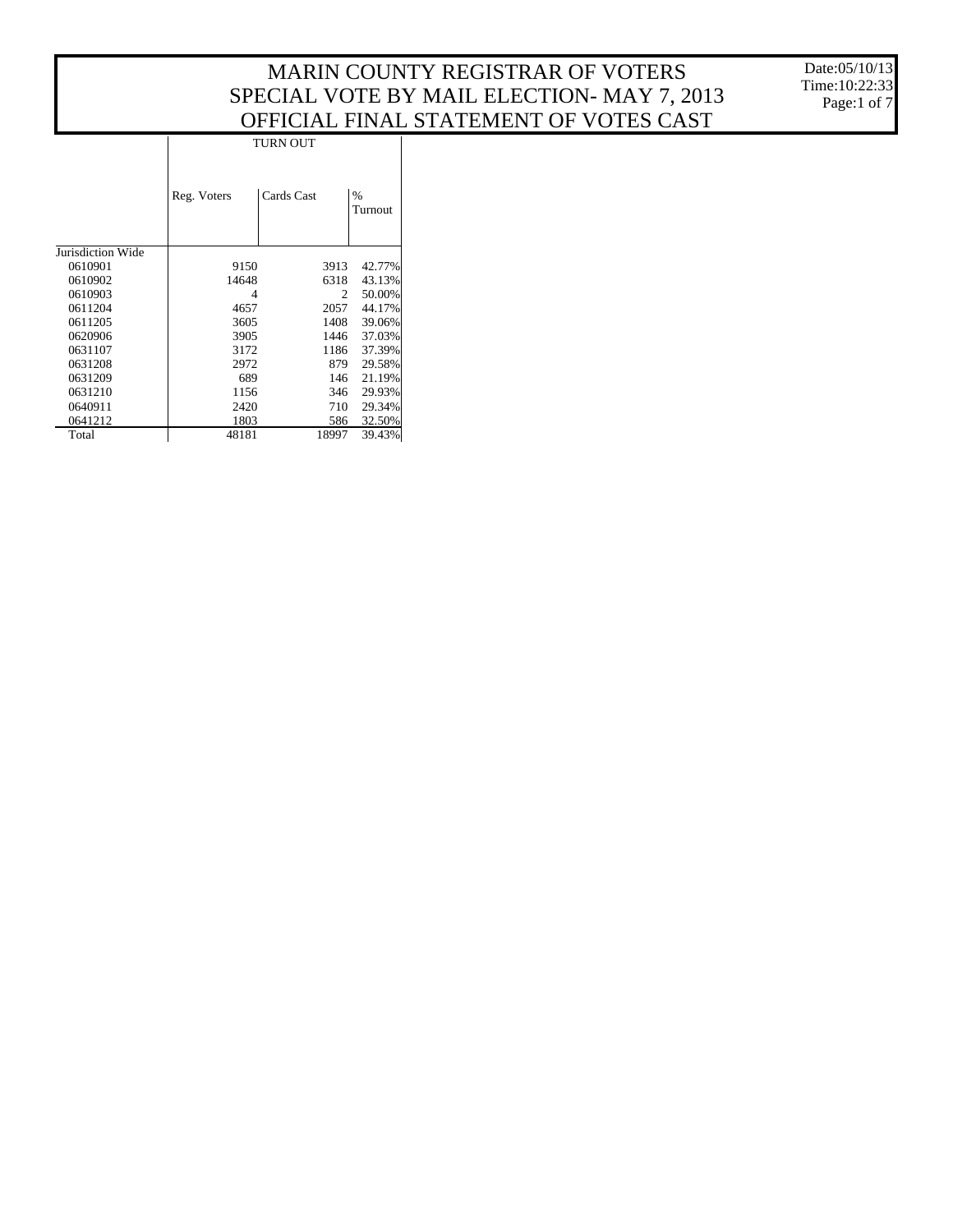|                   | SAN RAFAEL ELEMENTARY SCHOOL DISTRICT MEASURE A (2/3 Vote Needed) |                         |                    |            |           |                |          |  |  |
|-------------------|-------------------------------------------------------------------|-------------------------|--------------------|------------|-----------|----------------|----------|--|--|
|                   | Reg. Voters                                                       | <b>Times</b><br>Counted | <b>Total Votes</b> | <b>YES</b> |           | N <sub>O</sub> |          |  |  |
| Jurisdiction Wide |                                                                   |                         |                    |            |           |                |          |  |  |
| 0610901           |                                                                   |                         |                    |            |           |                |          |  |  |
| 0610902           | 14648                                                             | 6318                    | 6304               | 5005       | 79.39%    | 1299           | 20.61%   |  |  |
| 0610903           | 4                                                                 | $\overline{c}$          | 2                  |            | 2 100.00% | $\mathbf{0}$   | $0.00\%$ |  |  |
| 0611204           |                                                                   |                         |                    |            |           |                |          |  |  |
| 0611205           | 3605                                                              | 1408                    | 1404               | 1038       | 73.93%    | 366            | 26.07%   |  |  |
| 0620906           | 3905                                                              | 1446                    | 1441               | 1164       | 80.78%    | 277            | 19.22%   |  |  |
| 0631107           |                                                                   |                         |                    |            |           |                |          |  |  |
| 0631208           |                                                                   |                         |                    |            |           |                |          |  |  |
| 0631209           |                                                                   |                         |                    |            |           |                |          |  |  |
| 0631210           |                                                                   |                         |                    |            |           |                |          |  |  |
| 0640911           | 2420                                                              | 710                     | 707                | 543        | 76.80%    | 164            | 23.20%   |  |  |
| 0641212           |                                                                   |                         |                    |            |           |                |          |  |  |
| Total             | 24582                                                             | 9884                    | 9858               | 7752       | 78.64%    | 2106           | 21.36%   |  |  |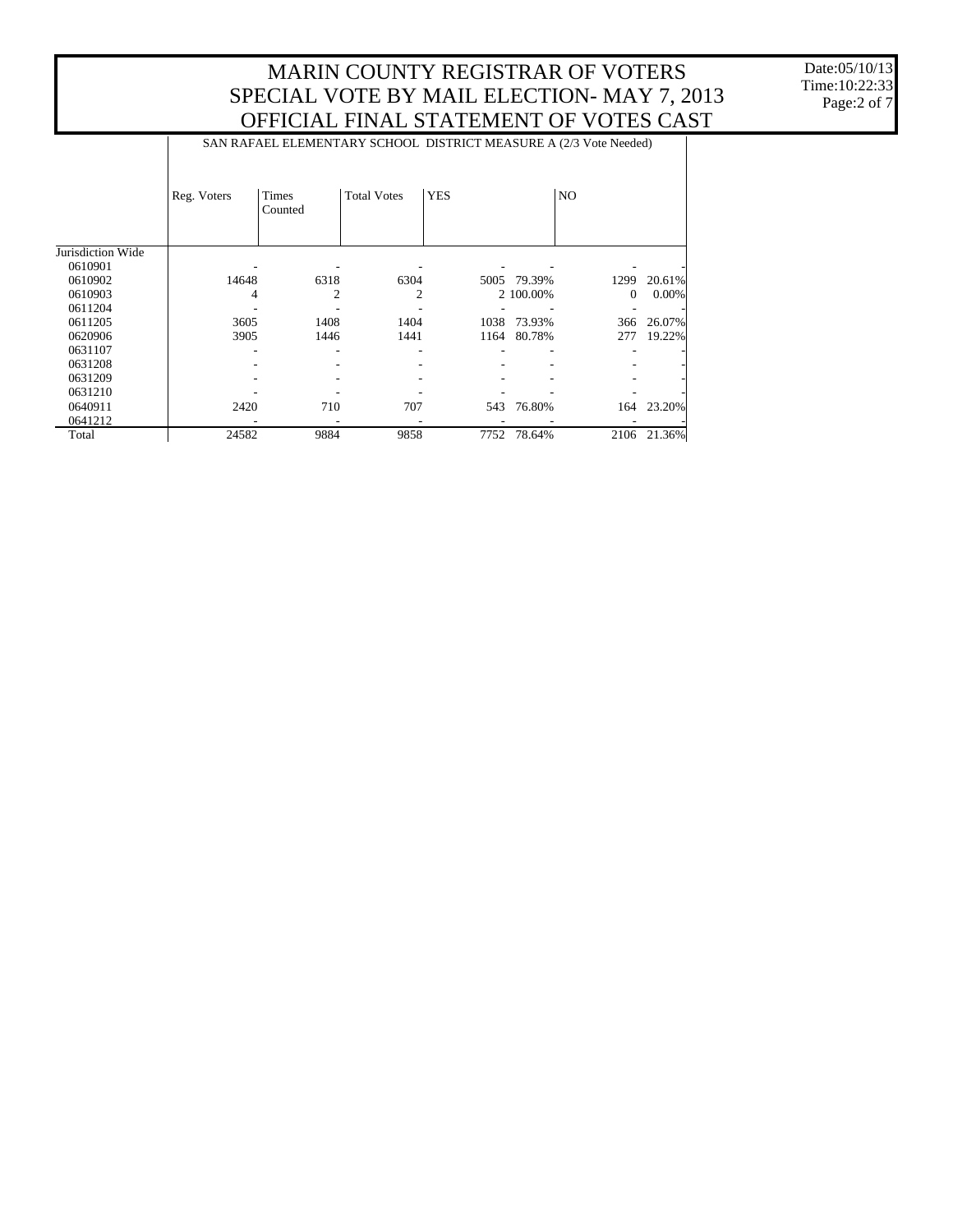SAN RAFAEL HIGH SCHOOL DISTRICT MEASURE B (2/3 Vote Needed)

|                   | Reg. Voters | <b>Times Counted</b> | <b>Total Votes</b> | <b>YES</b> |        | N <sub>O</sub> |        |
|-------------------|-------------|----------------------|--------------------|------------|--------|----------------|--------|
|                   |             |                      |                    |            |        |                |        |
| Jurisdiction Wide |             |                      |                    |            |        |                |        |
| 0610901           | 9150        | 3913                 | 3911               | 3149       | 80.52% | 762            | 19.48% |
| 0610902           | 14648       | 6318                 | 6302               | 5013       | 79.55% | 1289           | 20.45% |
| 0610903           |             |                      |                    |            |        |                |        |
| 0611204           | 4657        | 2057                 | 2054               | 1614       | 78.58% | 440            | 21.42% |
| 0611205           | 3605        | 1408                 | 1407               | 1041       | 73.99% | 366            | 26.01% |
| 0620906           | 3905        | 1446                 | 1443               | 1157       | 80.18% | 286            | 19.82% |
| 0631107           |             |                      |                    |            |        |                |        |
| 0631208           |             |                      |                    |            |        |                |        |
| 0631209           |             |                      |                    |            |        |                |        |
| 0631210           |             |                      |                    |            |        |                |        |
| 0640911           | 2420        | 710                  | 706                | 539        | 76.35% | 167            | 23.65% |
| 0641212           |             |                      |                    |            |        |                |        |
| Total             | 38385       | 15852                | 15823              | 12513      | 79.08% | 3310           | 20.92% |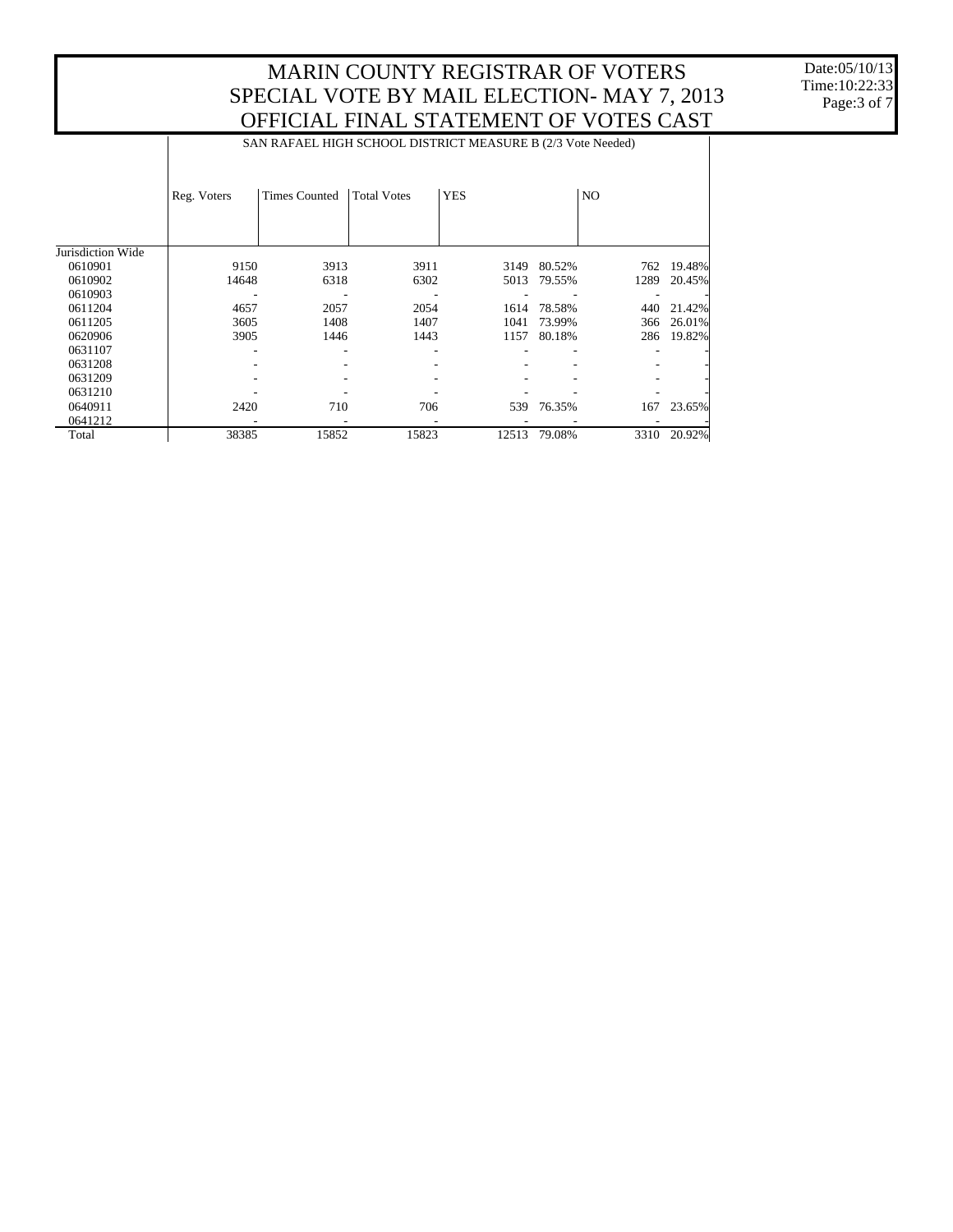Date:05/10/13 Time:10:22:33 Page:4 of 7

|                   | ALTO SANITARY DISTRICT MEASURE C |                  |                    |            |        |                |        |  |  |
|-------------------|----------------------------------|------------------|--------------------|------------|--------|----------------|--------|--|--|
|                   | Reg. Voters                      | Times<br>Counted | <b>Total Votes</b> | <b>YES</b> |        | N <sub>O</sub> |        |  |  |
| Jurisdiction Wide |                                  |                  |                    |            |        |                |        |  |  |
| 0610901           |                                  |                  |                    |            |        |                |        |  |  |
| 0610902           |                                  |                  |                    |            |        |                |        |  |  |
| 0610903           |                                  |                  |                    |            |        |                |        |  |  |
| 0611204           |                                  |                  |                    |            |        |                |        |  |  |
| 0611205           |                                  |                  |                    |            |        |                |        |  |  |
| 0620906           |                                  |                  |                    |            |        |                |        |  |  |
| 0631107           |                                  |                  |                    |            |        |                |        |  |  |
| 0631208           |                                  |                  |                    |            |        |                |        |  |  |
| 0631209           | 689                              | 146              | 146                | 72         | 49.32% | 74             | 50.68% |  |  |
| 0631210           |                                  |                  |                    |            |        |                |        |  |  |
| 0640911           |                                  |                  |                    |            |        |                |        |  |  |
| 0641212           |                                  |                  |                    |            |        |                |        |  |  |
| Total             | 689                              | 146              | 146                | 72         | 49.32% | 74             | 50.68% |  |  |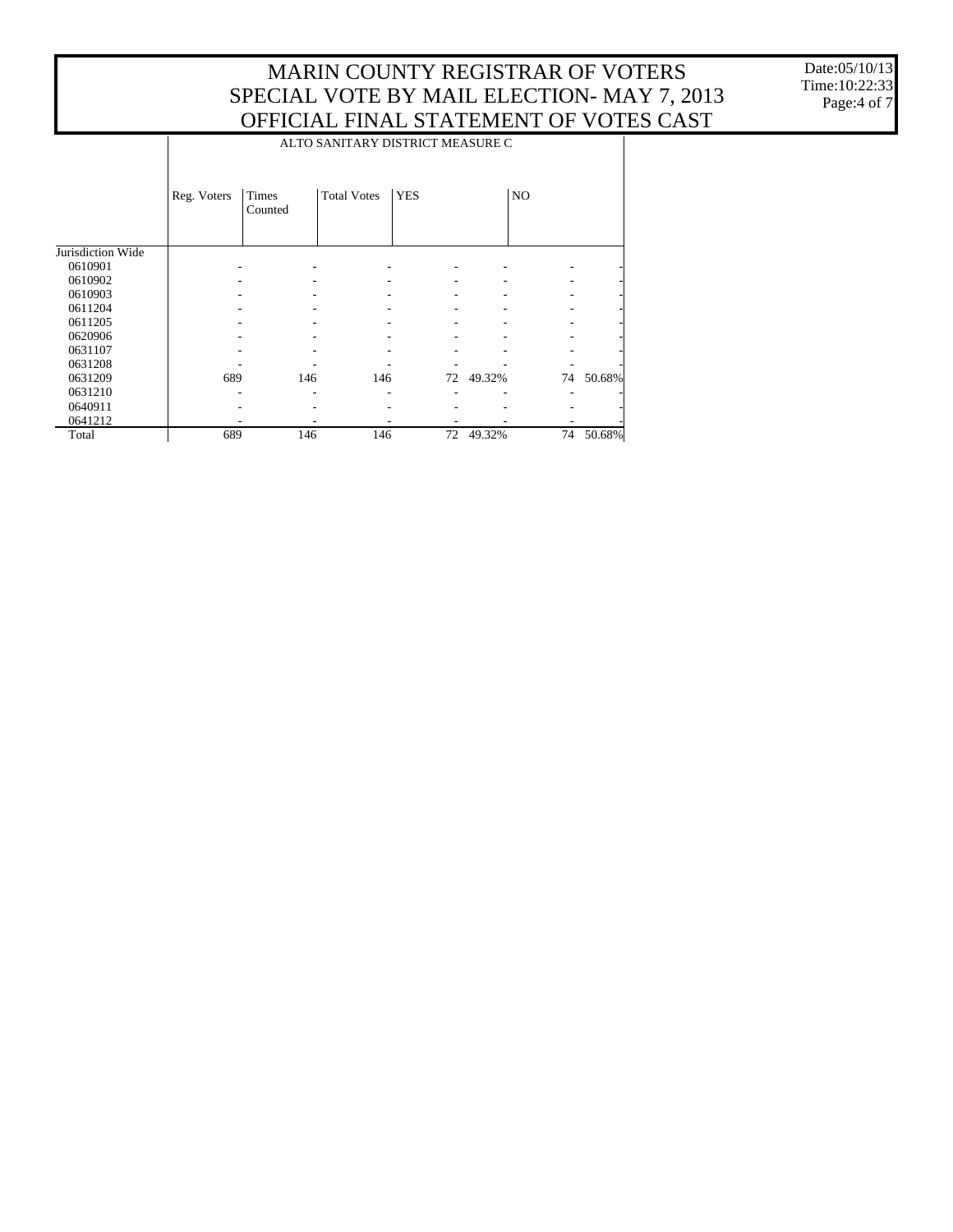Date:05/10/13 Time:10:22:33 Page:5 of 7

|                   |                                     | $\mathbf{v}$<br>, , , , , , |                    |            |        |                |        |  |
|-------------------|-------------------------------------|-----------------------------|--------------------|------------|--------|----------------|--------|--|
|                   | ALMONTE SANITARY DISTRICT MEASURE C |                             |                    |            |        |                |        |  |
|                   | Reg. Voters                         | <b>Times</b><br>Counted     | <b>Total Votes</b> | <b>YES</b> |        | N <sub>O</sub> |        |  |
|                   |                                     |                             |                    |            |        |                |        |  |
| Jurisdiction Wide |                                     |                             |                    |            |        |                |        |  |
| 0610901           |                                     |                             |                    |            |        |                |        |  |
| 0610902           |                                     |                             |                    |            |        |                |        |  |
| 0610903           |                                     |                             |                    |            |        |                |        |  |
| 0611204           |                                     |                             |                    |            |        |                |        |  |
| 0611205           |                                     |                             |                    |            |        |                |        |  |
| 0620906           |                                     |                             |                    |            |        |                |        |  |
| 0631107           |                                     |                             |                    |            |        |                |        |  |
| 0631208           |                                     |                             |                    |            |        |                |        |  |
| 0631209           |                                     |                             |                    |            |        |                |        |  |
| 0631210           | 1156                                | 346                         | 346                | 166        | 47.98% | 180            | 52.02% |  |
| 0640911           |                                     |                             |                    |            |        |                |        |  |
| 0641212           |                                     |                             |                    |            |        |                |        |  |
| Total             | 1156                                | 346                         | 346                | 166        | 47.98% | 180            | 52.02% |  |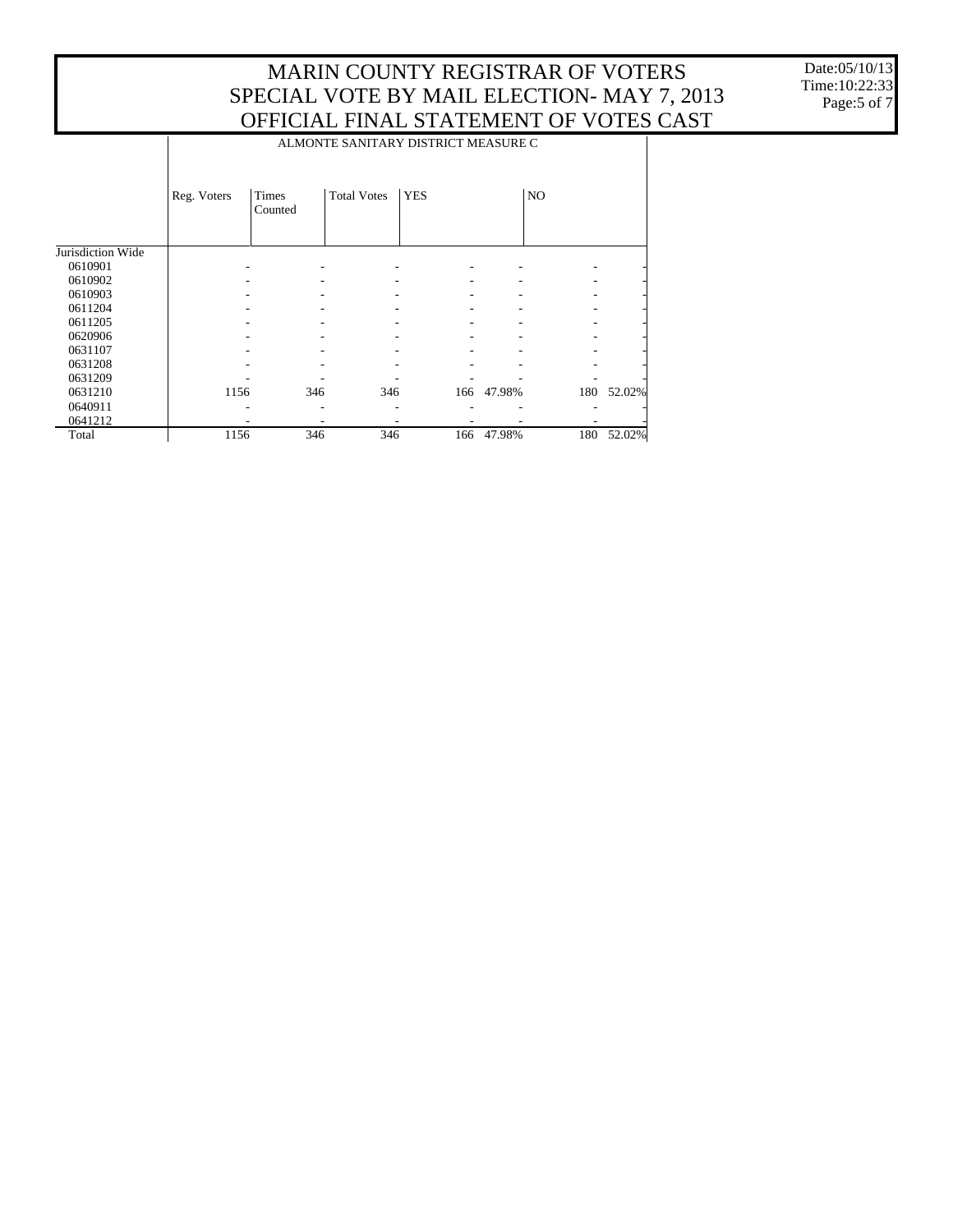Date:05/10/13 Time:10:22:33 Page:6 of 7

|                   |             | oi i icii il i ii ii il b i i i i liitili i i<br>◡▴ |                    |            |                |     |        |  |  |  |
|-------------------|-------------|-----------------------------------------------------|--------------------|------------|----------------|-----|--------|--|--|--|
|                   |             | HOMESTEAD VALLEY SANITARY DISTRICT MEASURE C        |                    |            |                |     |        |  |  |  |
|                   | Reg. Voters | Times<br>Counted                                    | <b>Total Votes</b> | <b>YES</b> | N <sub>O</sub> |     |        |  |  |  |
|                   |             |                                                     |                    |            |                |     |        |  |  |  |
| Jurisdiction Wide |             |                                                     |                    |            |                |     |        |  |  |  |
| 0610901           |             |                                                     |                    |            |                |     |        |  |  |  |
| 0610902           |             |                                                     |                    |            |                |     |        |  |  |  |
| 0610903           |             |                                                     |                    |            |                |     |        |  |  |  |
| 0611204           |             |                                                     |                    |            |                |     |        |  |  |  |
| 0611205           |             |                                                     |                    |            |                |     |        |  |  |  |
| 0620906           |             |                                                     |                    |            |                |     |        |  |  |  |
| 0631107           |             |                                                     |                    |            |                |     |        |  |  |  |
| 0631208           |             |                                                     |                    |            |                |     |        |  |  |  |
| 0631209           |             |                                                     |                    |            |                |     |        |  |  |  |
| 0631210           |             |                                                     |                    |            |                |     |        |  |  |  |
| 0640911           |             |                                                     |                    |            |                |     |        |  |  |  |
| 0641212           | 1803        | 586                                                 | 586                | 259        | 44.20%         | 327 | 55.80% |  |  |  |
| Total             | 1803        | 586                                                 | 586                | 259        | 44.20%         | 327 | 55.80% |  |  |  |